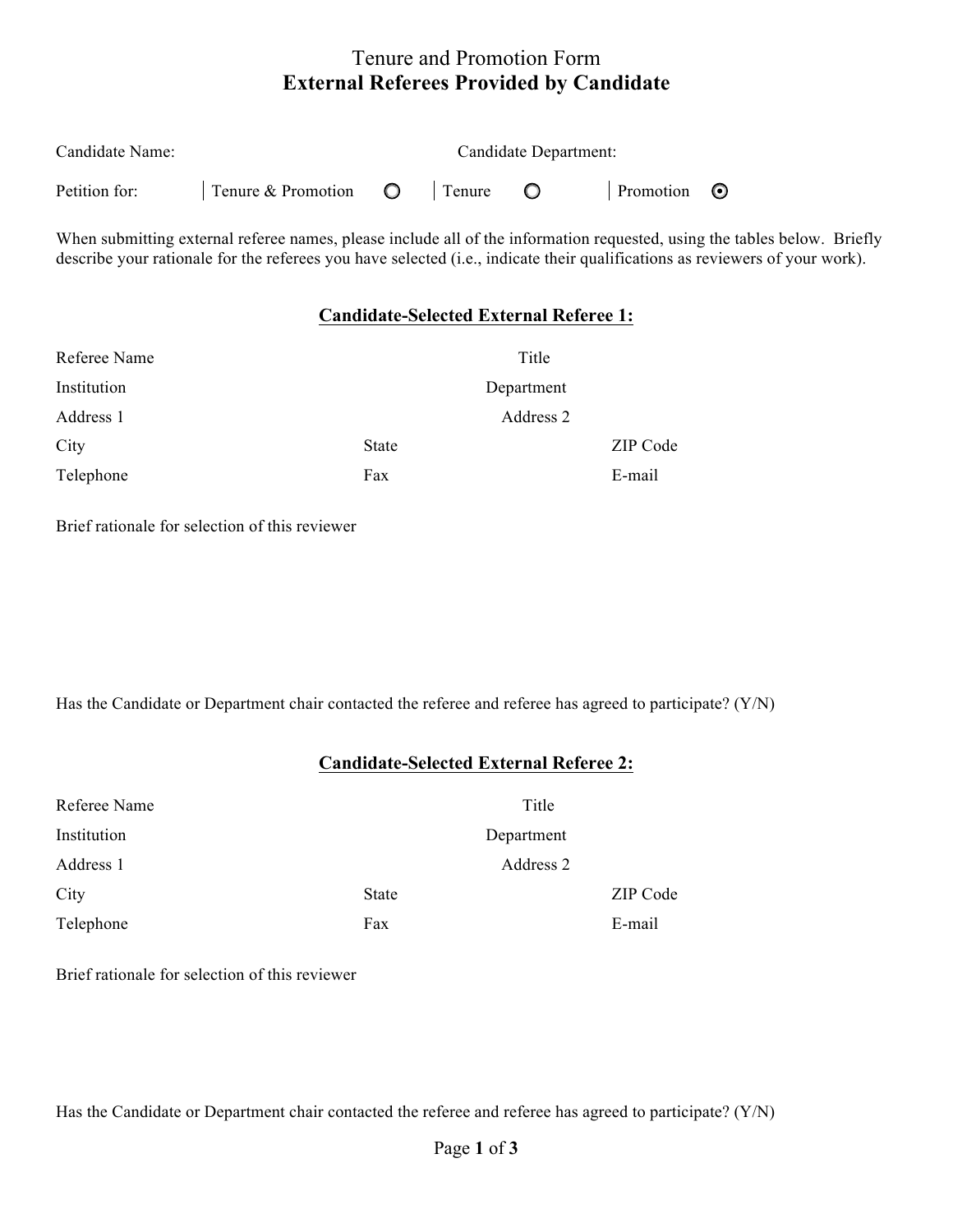# Tenure and Promotion Form **External Referees Provided by Candidate**

Candidate Name: Candidate Department:

### **ALTERNATE Candidate-Selected External Referee:**

| Referee Name |              | Title      |
|--------------|--------------|------------|
| Institution  |              | Department |
| Address 1    |              | Address 2  |
| City         | <b>State</b> | ZIP Code   |
| Telephone    | Fax          | E-mail     |

Brief rationale for selection of this reviewer

Has the Candidate or Department chair contacted the referee and referee has agreed to participate? (Y/N)

### **ALTERNATE Candidate-Selected External Referee:**

| Referee Name |              | Title      |          |
|--------------|--------------|------------|----------|
| Institution  |              | Department |          |
| Address 1    |              | Address 2  |          |
| City         | <b>State</b> |            | ZIP Code |
| Telephone    | Fax          |            | E-mail   |

Brief rationale for selection of this reviewer

Has the Candidate or Department chair contacted the referee and referee has agreed to participate? (Y/N)